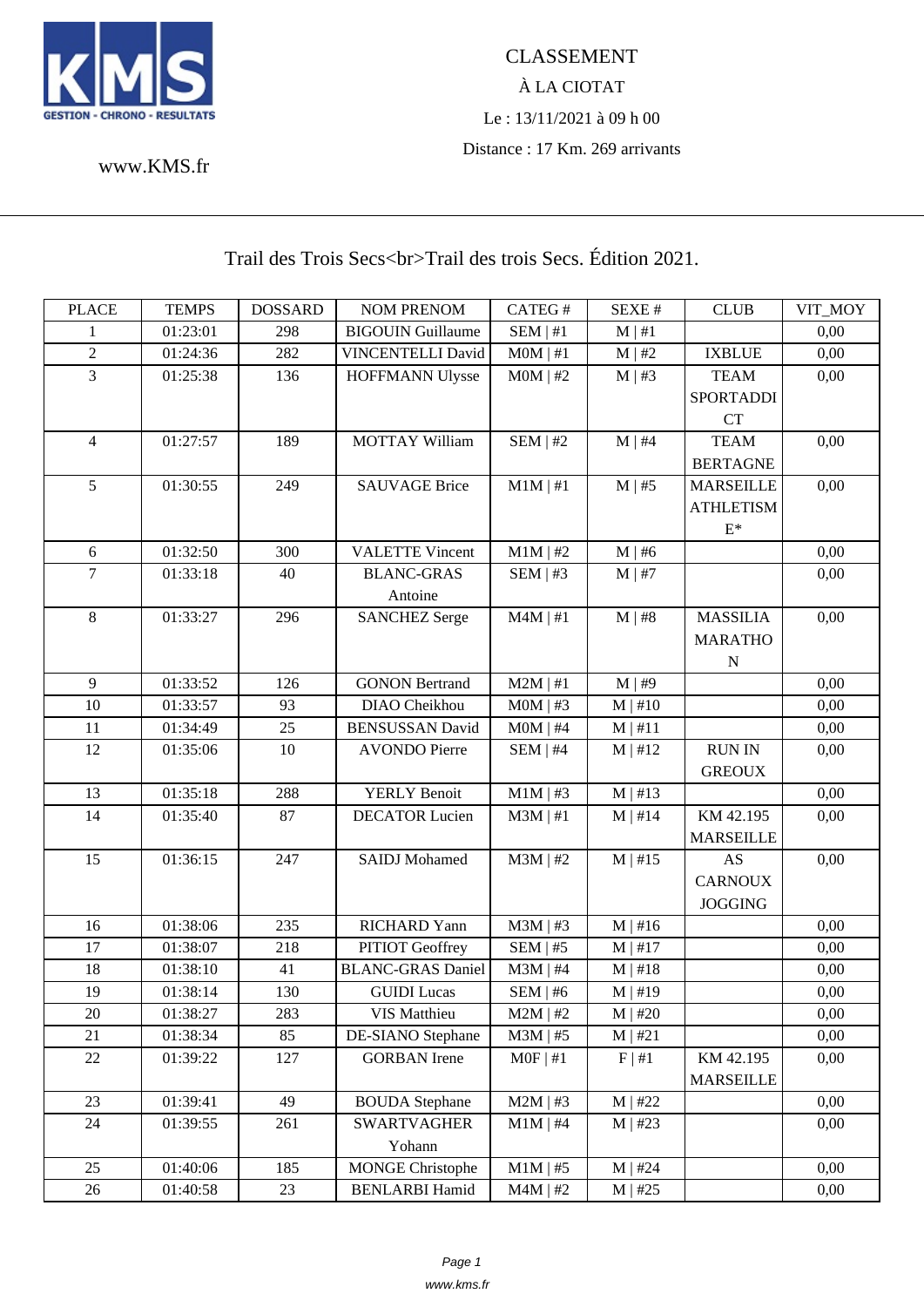| LLAUD | <u>ר דוגודו</u> | <b>UUUUUUU</b> | <b>INUMI I INEINUMI</b>  | CATLO 11    | DL/AL π      | CLUD                     | TUNL_ITY |
|-------|-----------------|----------------|--------------------------|-------------|--------------|--------------------------|----------|
| 27    | 01:41:14        | 147            | <b>KHALIS</b>            | $M3M$   #6  | $M$   #26    |                          | 0,00     |
|       |                 |                | Abdelmoumen              |             |              |                          |          |
| 28    | 01:41:31        | 187            | <b>MORATIN Stephane</b>  | $M1M$   #6  | $M$   #27    |                          | 0,00     |
| 29    | 01:41:49        | $20\,$         | <b>BELLEFOND Kevin</b>   | $SEM$   #7  | $M$   #28    |                          | 0,00     |
| 30    | 01:42:03        | 28             | <b>BERENGER Gilles</b>   | $M3M$   #7  | $M$   #29    | <b>TRAIL</b>             | 0,00     |
|       |                 |                |                          |             |              | <b>CLUB DES</b>          |          |
|       |                 |                |                          |             |              | <b>FOUS</b>              |          |
|       |                 |                |                          |             |              | <b>CMBM</b>              |          |
| 31    | 01:42:09        | 289            | <b>CHEVALLIER</b>        | $M5M$   #1  | $M$   #30    |                          | 0,00     |
|       |                 |                | <b>Nicolas</b>           |             |              |                          |          |
| 32    | 01:42:20        | 295            | <b>D'OFFAY Regis</b>     | $M3M$   #8  | M   #31      |                          | 0,00     |
| 33    | 01:42:24        | 173            | <b>MARTIAS</b> Joel      | $M1M$   #7  | $M$   #32    | <b>LA TRIBU</b>          | 0,00     |
|       |                 |                |                          |             |              | <b>TRIATHLO</b>          |          |
|       |                 |                |                          |             |              | N                        |          |
| 34    | 01:42:25        | 190            | <b>MOUNEYDIER Brice</b>  | $MOM$   #5  | $M$   #33    | <b>ROGNAC</b>            | 0,00     |
|       |                 |                |                          |             |              | $\mathbf{A}\mathbf{C}$   |          |
| 35    | 01:42:30        | 227            | <b>RAFAI</b> Stephane    | $MOM$   #6  | $M$   #34    |                          | 0,00     |
| 36    | 01:42:44        | 162            | LEDUC Jean-Pascal        | $M1M$   #8  | $M$   #35    |                          | 0,00     |
| 37    | 01:42:52        | 9              | <b>AUROUSSEAU</b>        | $M3M$   #9  | $M$   #36    |                          | 0,00     |
|       |                 |                | Lionel                   |             |              |                          |          |
| 38    | 01:43:19        | 62             | <b>CARPENTIER Theo</b>   | ESM   #1    | $M$   #37    | <b>AIX ATHLE</b>         | 0,00     |
|       |                 |                |                          |             |              | <b>PROVENCE</b>          |          |
| 39    | 01:44:05        | 246            | RUISI Johan              | $M1M$   #9  | $M$   #38    | 1894 IMMO                | 0,00     |
|       |                 |                |                          |             |              |                          |          |
| 40    | 01:44:10        | 123            | <b>GIOCANTI Nathalie</b> | $M4F$   #1  | F   #2       |                          | 0,00     |
| 41    | 01:44:15        | 103            | <b>EBY</b> Maxime        | $SEM$   #8  | $M$   #39    | <b>LA CIOTAT</b>         | 0,00     |
|       |                 |                |                          |             |              | <b>TRIATHLO</b>          |          |
|       |                 |                |                          |             |              | $\mathbf N$              |          |
| 42    | 01:44:22        | 230            | RECATALA Teo             | ESM   #2    | $M$   #40    |                          | 0,00     |
| 43    | 01:44:33        | 240            | <b>ROQUENCOURT</b>       | $M1M$   #10 | M   #41      |                          | 0,00     |
|       |                 |                | Mathieu                  |             |              |                          |          |
| 44    | 01:45:06        | 29             | <b>BERENGER</b>          | SEM   #9    | $M$   #42    | <b>TRAIL</b>             | 0,00     |
|       |                 |                | Guillaume                |             |              | <b>CLUB DES</b>          |          |
|       |                 |                |                          |             |              | <b>FOUS</b>              |          |
| 45    | 01:45:18        | 68             | <b>CHABAS</b> Lisa       | SEF   #1    | F   #3       |                          | 0,00     |
| 46    | 01:45:30        | 258            | <b>STEINER Astrid</b>    | $MOF$   #2  | F   #4       | <b>VITALIZ</b>           | 0,00     |
| 47    | 01:45:52        | 148            | <b>KOTROMANOVIC</b>      | $M3M$   #10 | $M$   #43    |                          | 0,00     |
|       |                 |                | <b>Boris</b>             |             |              |                          |          |
| 48    | 01:45:55        | 201            | <b>NINCI Patrice</b>     | $M2M$   #4  | $M$   #44    | <b>PATATRAIL</b>         | 0,00     |
| 49    | 01:46:11        | 37             | <b>BIRON Ludovic</b>     | $M3M$   #11 | $M$   #45    | <b>ELAN</b>              | 0,00     |
|       |                 |                |                          |             |              |                          |          |
|       |                 |                |                          |             |              | <b>LAMBESCA</b>          |          |
|       |                 |                |                          |             |              | $\ensuremath{\text{IN}}$ |          |
| 50    | 01:46:19        | 14             | <b>BALLION Thomas</b>    | $MOM$   #7  | $M$   #46    |                          | 0,00     |
| 51    | 01:46:38        | 70             | <b>CHAIFFRE Elodie</b>   | SEF   #2    | $F \mid #5$  | <b>DOMONT</b>            | 0,00     |
|       |                 |                |                          |             |              | <b>ATHLETISM</b>         |          |
|       |                 |                |                          |             |              | E                        |          |
| 52    | 01:46:51        | 61             | <b>CARON</b> Pascal      | $M1M$   #11 | $M$   #47    |                          | 0,00     |
| 53    | 01:46:53        | 47             | <b>BOLDRINI</b> Fabrice  | $M1M$   #12 | $M$   #48    | <b>MARSEILLE</b>         | 0,00     |
|       |                 |                |                          |             |              | <b>TRAIL</b>             |          |
|       |                 |                |                          |             |              | <b>CLUB</b>              |          |
| 54    | 01:47:03        | 293            | <b>CHAMBON Christian</b> | $M5M$   #2  | $M$   #49    |                          | 0,00     |
| 55    | 01:47:06        | 75             | <b>CORDIER</b>           | $MOM$   #8  | $M \mid #50$ |                          | 0,00     |
|       |                 |                | Pierre-Yves              |             |              |                          |          |
|       |                 |                |                          |             |              |                          |          |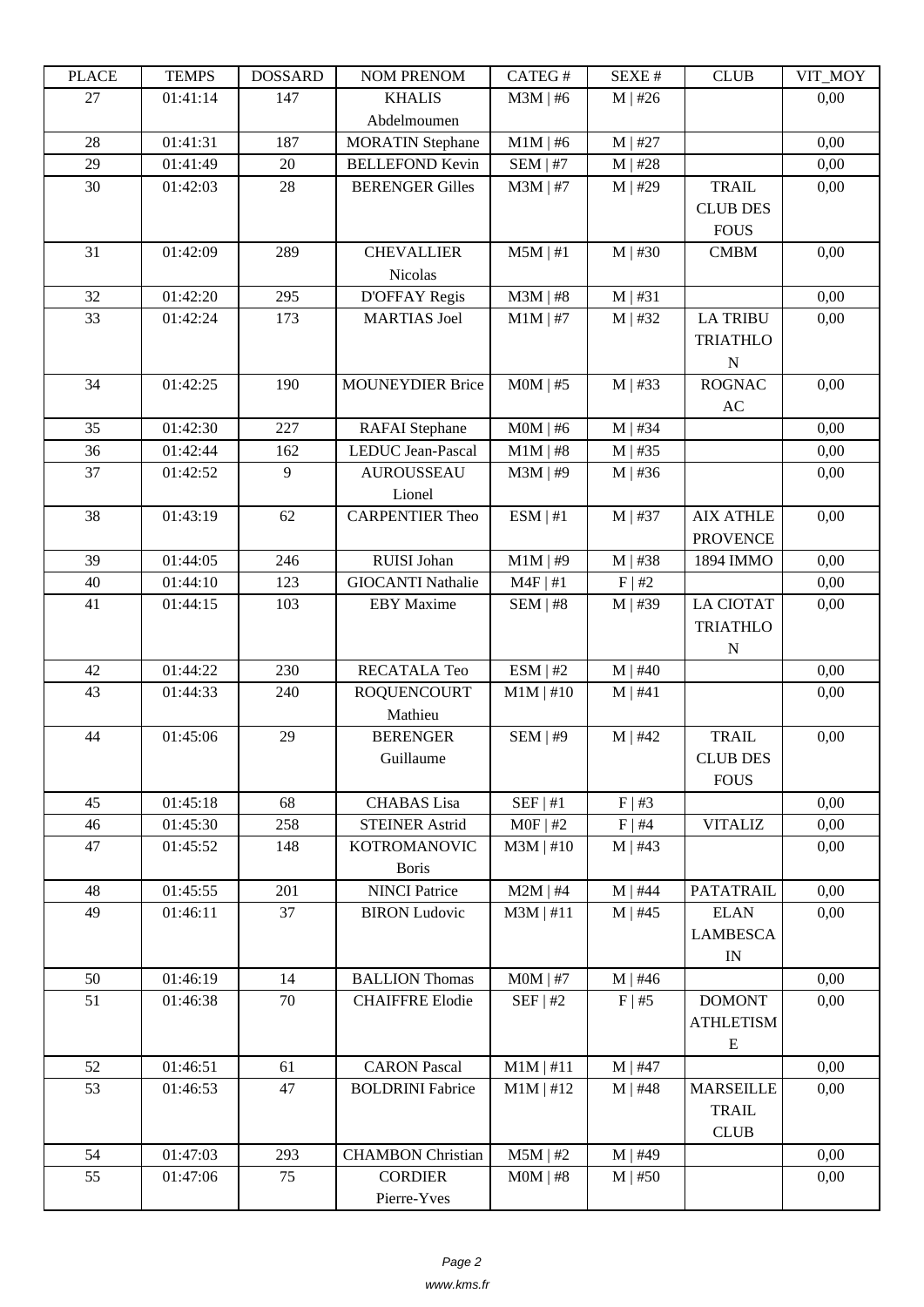| LLAUD | L LIVIII IJ | <b>UUUUUUU</b> | <b>INUMER INLANUM</b>     | <b>CATLOT</b> | יד ברגבוט    | CLUD             | YII_MUI |
|-------|-------------|----------------|---------------------------|---------------|--------------|------------------|---------|
| 56    | 01:47:24    | 119            | <b>GILLIOT</b> Maxime     | $SEM$   #10   | $M$   #51    |                  | 0,00    |
| 57    | 01:47:39    | 186            | <b>MONGE Peggy</b>        | $M2F$   #1    | $F \mid #6$  | <b>TOULON</b>    | 0,00    |
|       |             |                |                           |               |              | <b>SPORTS</b>    |         |
|       |             |                |                           |               |              | <b>NATURE</b>    |         |
| 58    | 01:47:58    | 52             | <b>BOUVET</b> Fabien      | $M2M$   #5    | $M$   #52    | <b>FADA</b>      | 0,00    |
|       |             |                |                           |               |              | <b>PEYNIER</b>   |         |
| 59    | 01:48:01    | 5              | <b>AMALRIC Sebastien</b>  | $M1M$   #13   | $M$   #53    |                  | 0,00    |
| 60    | 01:48:02    | 39             | <b>BLANC Olivier</b>      | $M0M$   #9    | $M$   #54    |                  | 0,00    |
| 61    | 01:48:07    | 229            | <b>RAOUX Jerome</b>       | $M2M$   #6    | $M$   #55    |                  | 0,00    |
| 62    | 01:48:09    | 205            | <b>OGRODNIK Michel</b>    | $M4M$   #3    | $M$   #56    | <b>NON</b>       | 0,00    |
|       |             |                |                           |               |              | <b>LICENCIE</b>  |         |
| 63    | 01:48:20    | 83             | <b>DE-ROVERE</b>          | $M3M$   #12   | $M$   #57    | <b>LA FOULEE</b> | 0,00    |
|       |             |                | Jean-Marc                 |               |              | DE               |         |
|       |             |                |                           |               |              | <b>GREASQUE</b>  |         |
| 64    | 01:48:37    | 292            | <b>CORDIER Simon</b>      | $MOM$   #10   | $M$   #58    |                  | 0,00    |
| 65    | 01:48:39    | 299            | <b>LEROY</b> Jeoffrey     | $M3M$   #13   | $M$   #59    |                  | 0,00    |
| 66    | 01:48:40    | 252            | <b>SERRA Adrien</b>       | MOM   #11     | $M$   #60    |                  | 0,00    |
| 67    | 01:48:45    | 159            | LE-ROUX Christele         | $M3F$   #1    | F   #7       |                  | 0,00    |
| 68    | 01:49:09    | 138            | <b>HUG</b> Louis-Benoit   | $MOM$   #12   | M   #61      |                  | 0,00    |
| 69    | 01:49:10    | 166            | <b>LONCHAMPT</b>          | $MOM$   #13   | $M$   #62    |                  | 0,00    |
|       |             |                | William                   |               |              |                  |         |
| 70    | 01:50:26    | 231            | <b>RENARD Florine</b>     | SEF   #3      | F   #8       | <b>RUN IN</b>    | 0,00    |
|       |             |                |                           |               |              | <b>GREOUX</b>    |         |
| 71    | 01:50:33    | 137            | <b>HOMANN Raphael</b>     | $M1M$   #14   | $M$   #63    |                  | 0,00    |
| 72    | 01:51:10    | 172            | <b>MARCON</b> Joel        | $M3M$   #14   | $M$   #64    |                  | 0,00    |
| 73    | 01:51:17    | 128            | <b>GOSTINICCHI</b>        | $M3M$   #15   | $M$   #65    |                  | 0,00    |
|       |             |                | Philippe                  |               |              |                  |         |
| 74    | 01:51:31    | 32             | <b>BERGERON Thomas</b>    | SEM   #11     | $M$   #66    |                  | 0,00    |
| 75    | 01:52:13    | 155            | <b>LAYNET Anthony</b>     | $M1M$   #15   | $M$   #67    | <b>TRAIL</b>     | 0,00    |
|       |             |                |                           |               |              | <b>CLUB DE</b>   |         |
|       |             |                |                           |               |              | <b>PROVENCE</b>  |         |
| 76    | 01:52:15    | 133            | <b>HAEGEL Helene</b>      | $M5F$   #1    | F   #9       | <b>LE LIEVRE</b> | 0,00    |
|       |             |                |                           |               |              | ET LA            |         |
|       |             |                |                           |               |              | <b>TORTUE</b>    |         |
| 77    | 01:52:28    | 143            | <b>JACOB-VALERY</b>       | $SEM$   #12   | $M$   #68    | <b>LA CIOTAT</b> | 0,00    |
|       |             |                | Jonathan                  |               |              | <b>TRIATHLO</b>  |         |
|       |             |                |                           |               |              | $\mathbf N$      |         |
| 78    | 01:52:45    | 46             | <b>BOLARIN Christophe</b> | $M3M$   #16   | $M$   #69    |                  | 0,00    |
| 79    | 01:52:56    | 200            | <b>NICOLET Gilles</b>     | M1F   #1      | F   #10      |                  | 0,00    |
| 80    | 01:53:02    | 65             | <b>CASTELLANI</b> Cedric  | $M1M$   #16   | $M$   #70    | <b>TESSIETIA</b> | 0,00    |
|       |             |                |                           |               |              | MO               |         |
| 81    | 01:53:03    | 141            | <b>INGRASSIA</b> Michael  | $MOM$   #14   | M   #71      | <b>LOUANEM</b>   | 0,00    |
|       |             |                |                           |               |              | ATTEO22          |         |
| 82    | 01:53:17    | 129            | <b>GOUBY Nicolas</b>      | $M2M$   #7    | $M$   #72    |                  | 0,00    |
| 83    | 01:53:30    | 274            | <b>UNGURAN</b>            | $M4M$   #4    | $M$   #73    |                  | 0,00    |
|       |             |                | Emmanuel                  |               |              |                  |         |
| 84    | 01:53:37    | 6              | <b>ARQUIER Laurent</b>    | $M2M$   #8    | $M \mid #74$ | <b>LA FOULEE</b> | 0,00    |
|       |             |                |                           |               |              | DE               |         |
|       |             |                |                           |               |              | <b>GREASQUE</b>  |         |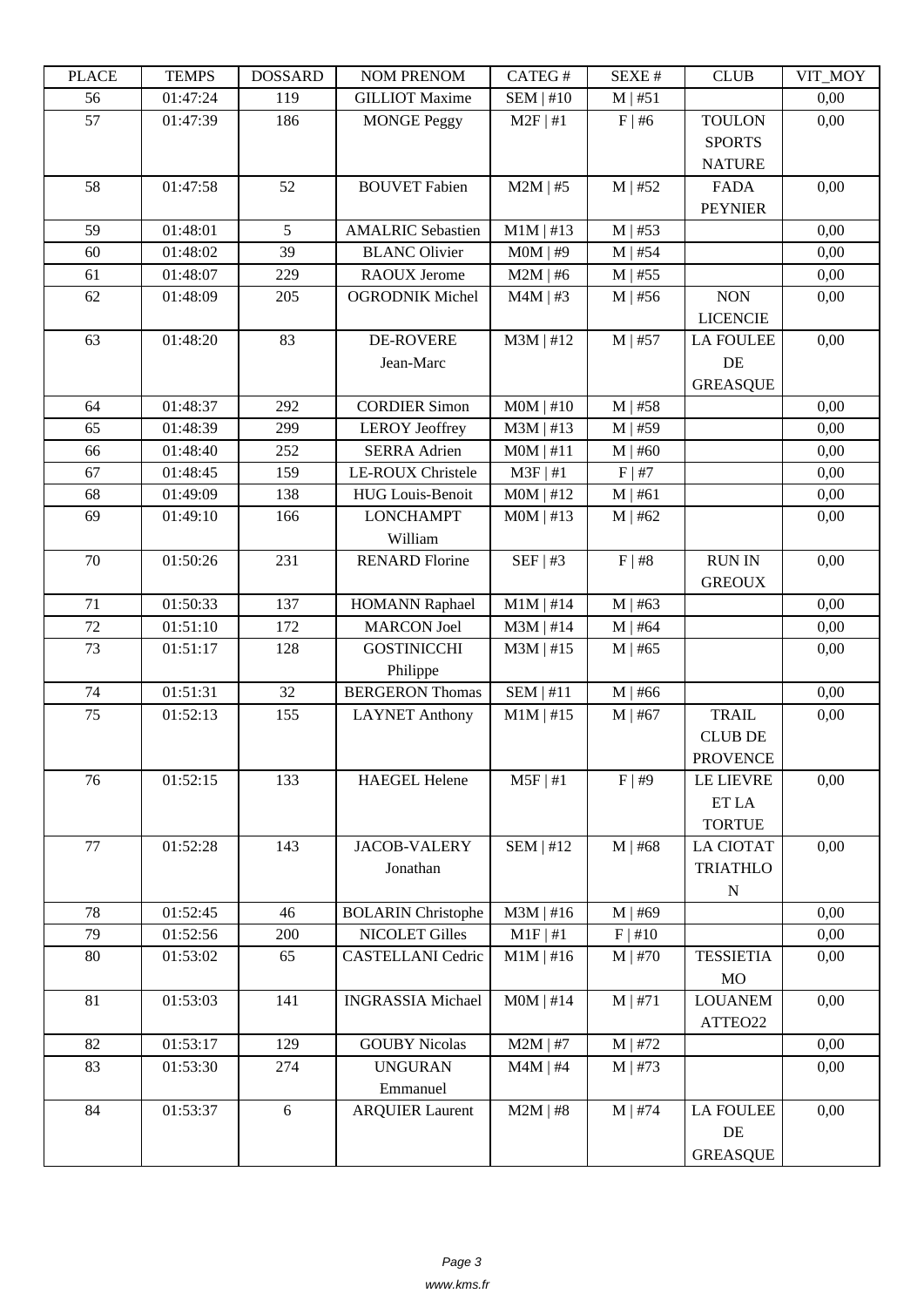| LLAUD | <u>ר דוגודו</u> | <b>UUUUUUU</b> | KUWU U WAKUWI             | CATLO T     | DL/AL π       | CLUD              | VII_MUI |
|-------|-----------------|----------------|---------------------------|-------------|---------------|-------------------|---------|
| 85    | 01:53:54        | 27             | <b>BENZAKI</b> Fabien     | $M2M$   #9  | $M$   #75     | <b>LE LIEVRE</b>  | 0,00    |
|       |                 |                |                           |             |               | ET LA             |         |
|       |                 |                |                           |             |               | <b>TORTUE</b>     |         |
| 86    | 01:54:04        | 140            | <b>IACONO</b> Gilles      | $M4M$   #5  | $M$   #76     |                   | 0,00    |
| 87    | 01:54:13        | 222            | <b>POTY Bertrand</b>      | $M4M$   #6  | M   #77       |                   | 0,00    |
| 88    | 01:55:00        | 58             | <b>CAILLET Marc</b>       | $M1M$   #17 | $M$   #78     |                   | 0,00    |
| 89    | 01:55:01        | 251            | <b>SCHNEIDER Lucas</b>    | SEM   #13   | M   #79       |                   | 0,00    |
| 90    | 01:55:11        | 118            | <b>GILLET</b> Franck      | $M5M$   #3  | $M$   #80     | <b>ST CYR SUR</b> | 0,00    |
|       |                 |                |                           |             |               | <b>MER</b>        |         |
| 91    | 01:55:12        | 96             | <b>DU-BOULLAY</b>         | $M4M$   #7  | M   #81       |                   | 0,00    |
|       |                 |                | Jerome                    |             |               |                   |         |
| 92    | 01:55:13        | 264            | <b>TESSARIOL Brice</b>    | $M1M$   #18 | $M$   #82     | <b>IXBLUE</b>     | 0,00    |
| 93    | 01:55:17        | 38             | N:ANONYMAT-D38            | $MOM$   #15 | $M$   #83     |                   | 0,00    |
|       |                 |                | P:Cnil-Actif-Doss38       |             |               |                   |         |
| 94    | 01:55:27        | 284            | <b>VITALI Nicolas</b>     | $SEM$   #14 | $M$   #84     |                   | 0,00    |
| 95    | 01:56:08        | 273            | <b>TURCO David</b>        | $MOM$   #16 | $M$   #85     |                   | 0,00    |
| 96    | 01:56:11        | 232            | <b>RENDA</b> Rene         | $M6M$   #1  | $M$   #86     | <b>SMAC</b>       | 0,00    |
| 97    | 01:56:17        | 248            | <b>SANT Fanny</b>         | $SEF$   #4  | F   #11       | <b>LA CIOTAT</b>  | 0,00    |
|       |                 |                |                           |             |               | <b>TRIATHLO</b>   |         |
|       |                 |                |                           |             |               | N                 |         |
| 98    | 01:56:27        | 238            | <b>ROBERT Emilie</b>      | $SEF$   #5  | F   #12       |                   | 0,00    |
| 99    | 01:56:29        | 156            | <b>LE-BARON</b> Antoine   | $M4M$   #8  | $M$   #87     |                   | 0,00    |
| 100   | 01:56:39        | 262            | <b>SZCZERBA Dimitri</b>   | $M2M$   #10 | $M$   #88     | CSPCG 13          | 0,00    |
| 101   | 01:57:52        | 269            | <b>TRAPANI</b> Johan      | $M1M$   #19 | $M$   #89     | <b>TRAIL</b>      | 0,00    |
|       |                 |                |                           |             |               | <b>CLUB DES</b>   |         |
|       |                 |                |                           |             |               | <b>FOUS</b>       |         |
| 102   | 01:57:54        | 144            | <b>JANOYER Remy</b>       | $M2M$   #11 | $M$   #90     |                   | 0,00    |
| 103   | 01:58:02        | 176            | <b>MARTINEZ Teddy</b>     | $M2M$   #12 | M   #91       |                   | 0,00    |
| 104   | 01:58:31        | 89             | DELANGLADE Ugo            | $SEM$   #15 | $M$   #92     |                   | 0,00    |
| 105   | 01:58:58        | 100            | <b>DUMAS</b> Frederic     | $M2M$   #13 | $M$   #93     |                   | 0,00    |
| 106   | 01:59:31        | 183            | <b>MIRAMOND</b>           | $M2M$   #14 | $M$   #94     |                   | 0,00    |
|       |                 |                | Francois-Xavier           |             |               |                   |         |
| 107   | 01:59:44        | 253            | <b>SERRA Norbert</b>      | $M4M$   #9  | $M$   #95     |                   | 0,00    |
| 108   | 01:59:47        | 76             | <b>CROCHEZ Julien</b>     | $MOM$   #17 | $M \mid #96$  |                   | 0,00    |
| 109   | 02:00:13        | 60             | <b>CARITEY Pierre</b>     | $MOM$   #18 | $M$   #97     | <b>ASL</b>        | 0,00    |
|       |                 |                |                           |             |               | <b>SAINT-PRIE</b> |         |
|       |                 |                |                           |             |               | ST 07             |         |
| 110   | 02:00:26        | 224            | <b>QUESNEY Christophe</b> | $M1M$   #20 | $M$   #98     |                   | 0,00    |
| 111   | 02:00:36        | 168            | <b>LORCA Luc</b>          | $M3M$   #17 | M   #99       |                   | 0,00    |
| 112   | 02:01:03        | 146            | <b>JOURNOUD Bertrand</b>  | $MOM$   #19 | $M \mid #100$ |                   | 0,00    |
| 113   | 02:01:16        | 281            | <b>VINCENT Karine</b>     | $M2F$   #2  | F   #13       | <b>LA FOULEE</b>  | 0,00    |
|       |                 |                |                           |             |               | DE                |         |
|       |                 |                |                           |             |               | <b>GREASQUE</b>   |         |
| 114   | 02:01:21        | 88             | <b>DEHAIS</b> Cedric      | $M2M$   #15 | $M$   #101    |                   | 0,00    |
| 115   | 02:01:59        | 221            | <b>PONTIER Bertille</b>   | $SEF$   #6  | $F$   #14     |                   | 0,00    |
| 116   | 02:02:03        | 81             | D Maud                    | $SEF$   #7  | $F$   #15     |                   | 0,00    |
| 117   | 02:02:25        | 59             | CALVET J-Philippe         | $M4M$   #10 | $M$   #102    |                   | 0,00    |
| 118   | 02:02:29        | 91             | <b>DESMOTS</b> Florian    | $MOM$   #20 | M   #103      |                   | 0,00    |
| 119   | 02:02:30        | 31             | <b>BERGER Sebastien</b>   | $M2M$   #16 | $M$   #104    |                   | 0,00    |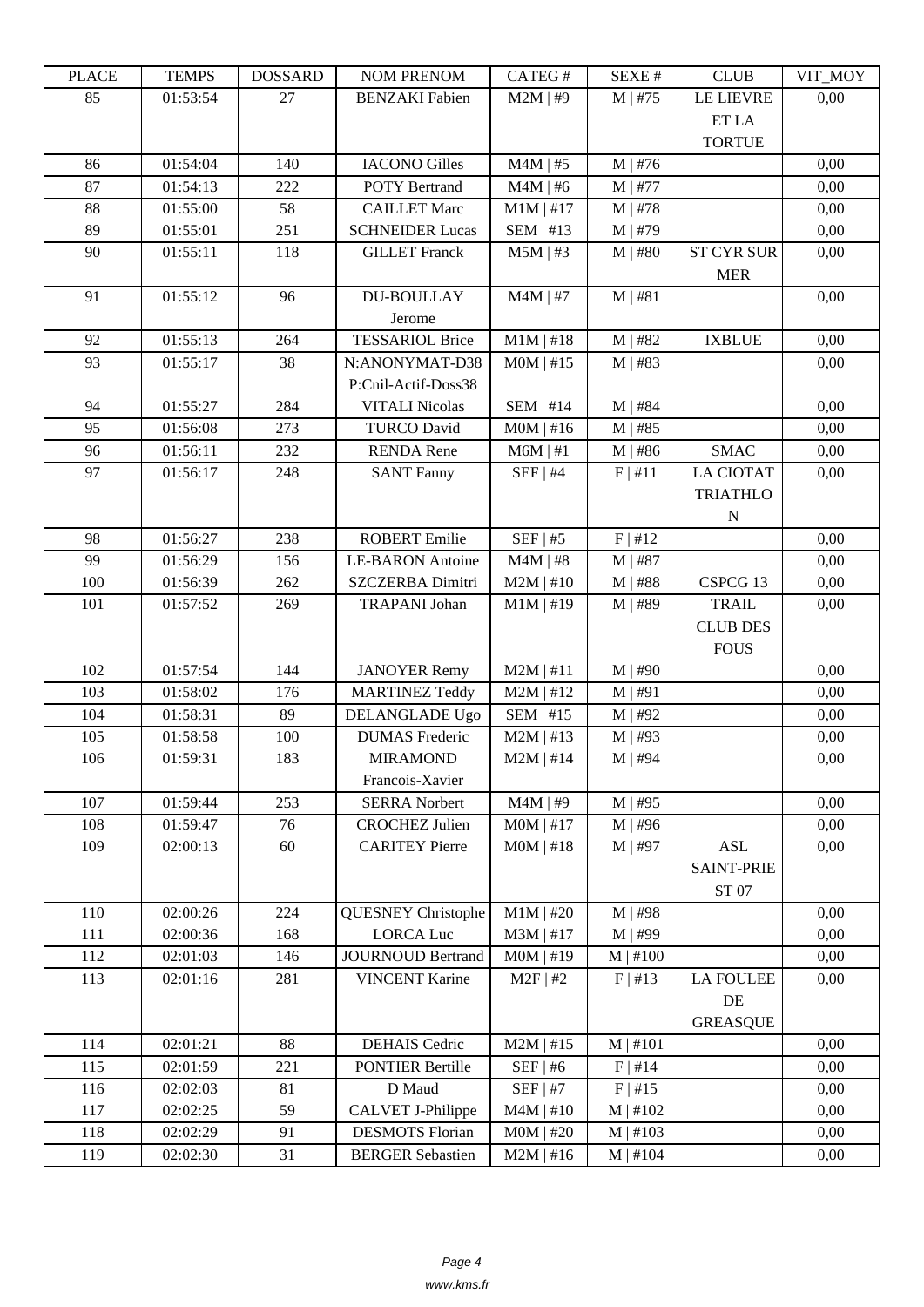| LLAUL | L LIVIII J | <b>UUUUUUU</b> | <b>NUMERIAL NUM</b>                               | <b>CATLOT</b>              | <b>DLAL T</b>               | CLUD             | VII_MUI      |
|-------|------------|----------------|---------------------------------------------------|----------------------------|-----------------------------|------------------|--------------|
| 120   | 02:02:30   | 13             | <b>BALDACCHINO</b>                                | $M2M$   #17                | M   #105                    | <b>RAC</b>       | 0,00         |
|       |            |                | Daniel                                            |                            |                             | <b>SECTION</b>   |              |
|       |            |                |                                                   |                            |                             | <b>TRAIL</b>     |              |
| 121   | 02:02:52   | 195            | <b>NEGRI Romain</b>                               | $M1M$   #21                | M   #106                    |                  | 0,00         |
| 122   | 02:02:54   | $\overline{7}$ | <b>AUFRERE</b> Isabelle                           | $M5F$   #2                 | $F$   #16                   | <b>AIX ATHLE</b> | 0,00         |
|       |            |                |                                                   |                            |                             | <b>PROVENCE</b>  |              |
| 123   | 02:03:07   | 124            | <b>GIRAUD Thomas</b>                              | SEM   #16                  | $M$   #107                  | <b>MONTPELLI</b> | 0,00         |
|       |            |                |                                                   |                            |                             | $\rm ER$         |              |
|       |            |                |                                                   |                            |                             | <b>HERAULT</b>   |              |
|       |            |                |                                                   |                            |                             | <b>SPORT</b>     |              |
|       |            |                |                                                   |                            |                             | <b>CLUB</b>      |              |
| 124   | 02:03:19   | $\mathbf{1}$   | <b>ADVILLE Jmichel</b>                            | $M3M$   #18                | $M$   #108                  | <b>SMAC</b>      | 0,00         |
| 125   | 02:03:19   | 22             | <b>BELVISI</b> Jean                               | $M5M$   #4                 | M   #109                    | <b>SMAC</b>      | 0,00         |
| 126   | 02:03:20   | 157            | <b>LE-BARON Thomas</b>                            | $SEM$   #17                | $M \mid #110$               |                  | 0,00         |
| 127   | 02:03:31   | 160            | <b>LE-TARO</b> Jacques                            | $M6M$   #2                 | $M$   #111                  | <b>TRAIL</b>     | 0,00         |
|       |            |                |                                                   |                            |                             | <b>CLUB DES</b>  |              |
|       |            |                |                                                   |                            |                             | <b>FOUS</b>      |              |
| 128   | 02:03:38   | 139            | <b>HUYNH Cathy</b>                                | $M2F$   #3                 | F   #17                     | <b>LE LIEVRE</b> | 0,00         |
|       |            |                |                                                   |                            |                             | ET LA            |              |
| 129   | 02:03:52   | 223            |                                                   |                            |                             | <b>TORTUE</b>    |              |
| 130   | 02:04:13   | 206            | <b>PRZYSIEK Franck</b><br><b>OPPENHEIM Julien</b> | $M2M$   #18<br>$M2M$   #19 | $M$   #112<br>M   #113      |                  | 0,00<br>0,00 |
| 131   | 02:04:47   | 15             |                                                   | $M4M$   #11                |                             |                  | 0,00         |
| 132   | 02:05:21   | 204            | <b>BARRE Christophe</b><br><b>NOEUVEGLISE</b>     | $M6M$   #3                 | $M$   #114<br>$M \mid #115$ | <b>ECOS</b>      | 0,00         |
|       |            |                | Pierre                                            |                            |                             | <b>EGUILLES</b>  |              |
| 133   | 02:06:04   | 57             | <b>BRUYERE</b> Didier                             | $M5M$   #5                 | M   #116                    | <b>GEMALTO</b>   | 0,00         |
| 134   | 02:06:06   | 21             | <b>BELLEY Benedicte</b>                           | $M3F$   #2                 | F   #18                     |                  | 0,00         |
| 135   | 02:06:16   | 265            | <b>THARDIN Reginald</b>                           | $M2M$   #20                | $M$   #117                  | <b>LA TRIBU</b>  | 0,00         |
|       |            |                |                                                   |                            |                             | <b>TRIATHLO</b>  |              |
|       |            |                |                                                   |                            |                             | ${\bf N}$        |              |
| 136   | 02:06:17   | 120            | <b>GILLIOT Xavier</b>                             | $M1M$   #22                | M   #118                    |                  | 0,00         |
| 137   | 02:06:20   | 275            | <b>VAN-PERRE Virginie</b>                         | $M1F$   #2                 | $F$   #19                   |                  | 0,00         |
| 138   | 02:06:21   | 161            | <b>LECOINTE Thomas</b>                            | $MOM$   #21                | $M \mid #119$               |                  | 0,00         |
| 139   | 02:06:25   | 202            | <b>NOEL</b> Anne                                  | M3F   #3                   | $F$   #20                   |                  | 0,00         |
| 140   | 02:06:26   | 203            | <b>NOEL Stephan</b>                               | $M3M$   #19                | $M$   #120                  |                  | 0,00         |
| 141   | 02:06:33   | 279            | <b>VENEC</b> Loic                                 | $M1M$   #23                | M   #121                    | <b>NEANT</b>     | 0,00         |
| 142   | 02:06:37   | 164            | <b>LIABOEUF Frederic</b>                          | $MOM$   #22                | M   #122                    | <b>MUCEM</b>     | 0,00         |
| 143   | 02:06:49   | 178            | <b>MEIFFREN Benedicte</b>                         | $M4F$   #2                 | F   #21                     | SCO              | 0,00         |
|       |            |                |                                                   |                            |                             | <b>SAINTE</b>    |              |
|       |            |                |                                                   |                            |                             | <b>MARGUERI</b>  |              |
|       |            |                |                                                   |                            |                             | TE               |              |
|       |            |                |                                                   |                            |                             | <b>MARSEILLE</b> |              |
| 144   | 02:06:50   | 102            | <b>DUYCK</b> Guillaume                            | $MOM$   #23                | M   #123                    | OCCP LA          | 0,00         |
|       |            |                |                                                   |                            |                             | <b>CIOTAT</b>    |              |
| 145   | 02:07:00   | 294            | <b>ASSUIED</b> Stephane                           | $M4M$   #12                | M   #124                    | <b>LA TRIBU</b>  | 0,00         |
|       |            |                |                                                   |                            |                             | <b>TRIATHLO</b>  |              |
|       |            |                |                                                   |                            |                             | ${\bf N}$        |              |
| 146   | 02:07:15   | $\overline{4}$ | ALVES-DO-CARMO                                    | $M2M$   #21                | M   #125                    |                  | 0,00         |
|       |            |                | Orlando                                           |                            |                             |                  |              |
| 147   | 02:07:21   | 171            | <b>MANSOURI</b>                                   | $M4M$   #13                | M   #126                    | <b>MONTPELLI</b> | 0,00         |
|       |            |                | Mohamed                                           |                            |                             | ER               |              |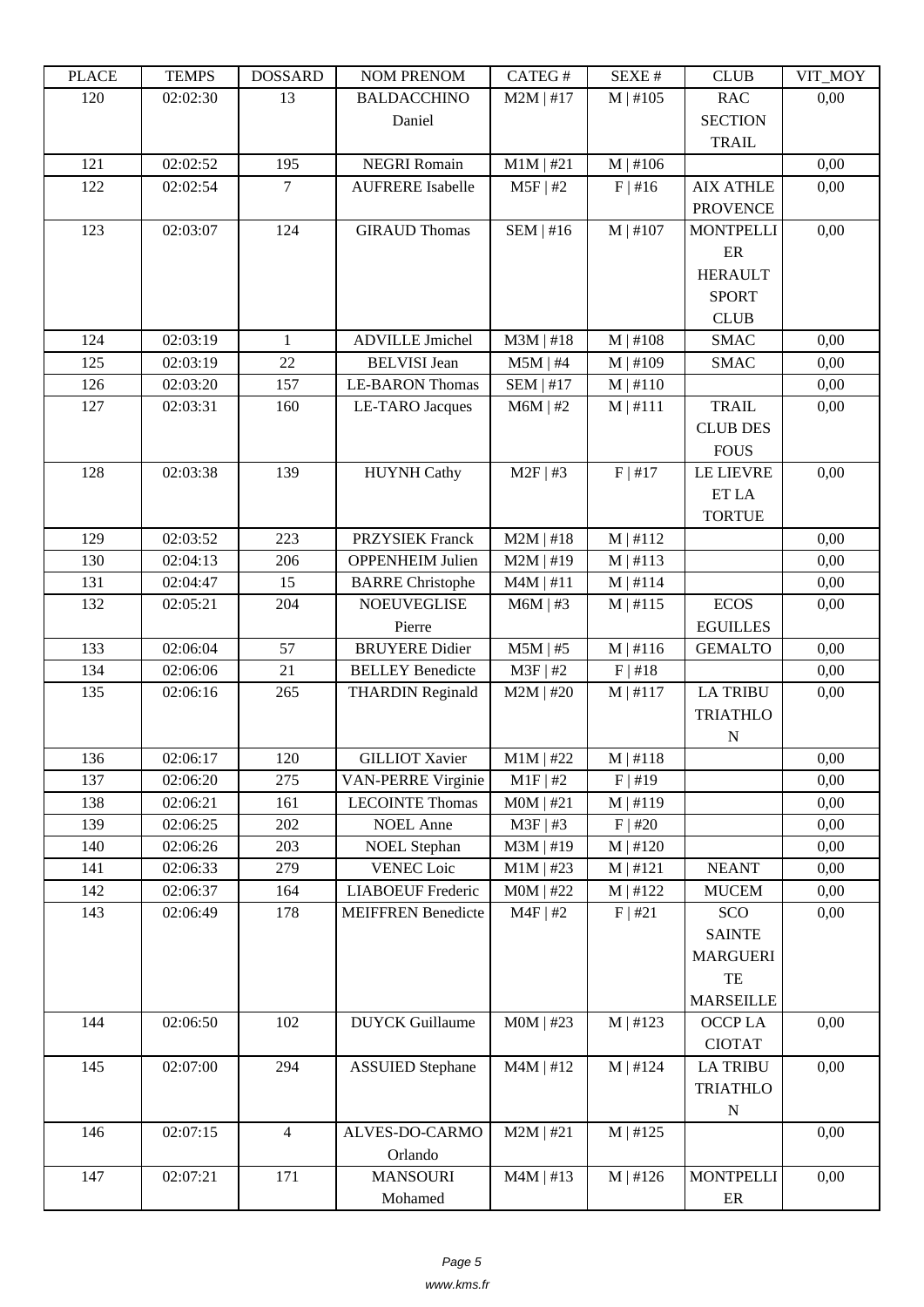| LLAUD | ט IL הו  | <b>UVUNGGULI</b> | <b>INUMER NETVUM</b>     | CATLO T          | DL/AL π    | CLUD             | VII_NIVI |
|-------|----------|------------------|--------------------------|------------------|------------|------------------|----------|
| 148   | 02:07:23 | 216              | PINET Jean-Paul          | $M7M$   #1       | $M$   #127 |                  | 0,00     |
| 149   | 02:07:26 | 145              | <b>JOLY</b> Stef         | $M2F$   #4       | $F$   #22  | KM 42.195        | 0,00     |
|       |          |                  |                          |                  |            | <b>MARSEILLE</b> |          |
| 150   | 02:07:37 | 115              | <b>GERARD Thomas</b>     | $SEM$ #18        | $M$   #128 |                  | 0,00     |
| 151   | 02:07:50 | 150              | <b>LACROIX Emmanuel</b>  | $M3M$   #20      | M   #129   | <b>SCO STE</b>   | 0,00     |
|       |          |                  |                          |                  |            | <b>MARGUERI</b>  |          |
|       |          |                  |                          |                  |            | TE               |          |
| 152   | 02:08:04 | 242              | ROUSSELIERE Hugo         | <b>SEM   #19</b> | $M$   #130 |                  | 0,00     |
| 153   | 02:08:21 | 34               | <b>BERTIN</b> Isabelle   | $M4F$   #3       | $F$   #23  | <b>TRAIL</b>     | 0,00     |
|       |          |                  |                          |                  |            | <b>CLUB DES</b>  |          |
|       |          |                  |                          |                  |            | <b>FOUS</b>      |          |
| 154   | 02:08:37 | 175              | <b>MARTINEZ</b>          | $M2M$   #22      | $M$   #131 | OCCP LA          | 0,00     |
|       |          |                  | Jean-Marc                |                  |            | <b>CIOTAT</b>    |          |
| 155   | 02:08:43 | 51               | <b>BOUVET</b> Caroline   | $M2F$ #5         | $F$   #24  | <b>FADA</b>      | 0,00     |
|       |          |                  |                          |                  |            | <b>PEYNIER</b>   |          |
| 156   | 02:08:43 | 241              | <b>ROSTAND Frederic</b>  | $M1M$   #24      | M   #132   |                  | 0,00     |
| 157   | 02:09:00 | 196              | <b>NEICHEL Benoit</b>    | $M1M$   #25      | M   #133   |                  | 0,00     |
| 158   | 02:09:07 | 63               | <b>CASANOVA Guy</b>      | $M5M$   #6       | $M$   #134 | <b>LES</b>       | 0,00     |
|       |          |                  |                          |                  |            | <b>CENTAURE</b>  |          |
|       |          |                  |                          |                  |            | S DE             |          |
|       |          |                  |                          |                  |            | <b>PERTUIS</b>   |          |
| 159   | 02:09:20 | 74               | <b>COQUET Mathieu</b>    | $MOM$   #24      | M   #135   |                  | 0,00     |
| 160   | 02:09:51 | 177              | <b>MATHON Benoit</b>     | $M5M$   #7       | M   #136   |                  | 0,00     |
| 161   | 02:09:54 | 170              | <b>MALHERBE Eric</b>     | $M5M$   #8       | M   #137   |                  | 0,00     |
| 162   | 02:09:54 | 122              | GINOUX Remi              | $M1M$   #26      | M   #138   |                  | 0,00     |
| 163   | 02:10:04 | 43               | <b>BLIS</b> Christopher  | $M2M$   #23      | M   #139   |                  | 0,00     |
| 164   | 02:10:09 | 226              | <b>RABOUIN Sandrine</b>  | $M2F$   #6       | $F$   #25  | $ACST$           | 0,00     |
|       |          |                  |                          |                  |            | <b>REMY</b>      |          |
| 165   | 02:10:18 | 210              | <b>PATURAUD Bastien</b>  | <b>SEM   #20</b> | $M$   #140 |                  | 0,00     |
| 166   | 02:10:30 | 69               | <b>CHABRILLAT</b>        | $M4M$   #14      | M   #141   |                  | 0,00     |
|       |          |                  | Cyrille                  |                  |            |                  |          |
| 167   | 02:10:41 | 250              | <b>SCHIANO</b> Gilbert   | $M1M$   #27      | $M$   #142 |                  | 0,00     |
| 168   | 02:10:55 | 53               | <b>BOYER Gilbert</b>     | $M5M$   #9       | M   #143   | <b>ACRA</b>      | 0,00     |
| 169   | 02:11:01 | 117              | <b>GILLARD</b> Deborah   | $MOF$   #3       | $F$   #26  |                  | 0,00     |
| 170   | 02:11:20 | 169              | <b>MACAGNO Hugo</b>      | $SEM$   #21      | $M$   #144 | 1894 IMMO        | 0,00     |
| 171   | 02:11:20 | 109              | FLOGNY Marc              | $M1M$   #28      | M   #145   |                  | 0,00     |
| 172   | 02:11:22 | 267              | <b>TOPAKTAS Zakiye</b>   | $M2F$   #7       | $F$   #27  |                  | 0,00     |
| 173   | 02:11:24 | 142              | <b>IVALDI</b>            | SEF   #8         | F   #28    | <b>TRAIL</b>     | 0,00     |
|       |          |                  | Marie-Charlotte          |                  |            | <b>CLUB DES</b>  |          |
|       |          |                  |                          |                  |            | <b>FOUS</b>      |          |
| 174   | 02:11:26 | 105              | <b>EUSTACHE Patrice</b>  | $M3M$   #21      | $M$   #146 |                  | 0,00     |
| 175   | 02:11:32 | 104              | <b>EUSTACHE Carine</b>   | $M2F$   #8       | $F$   #29  |                  | 0,00     |
| 176   | 02:12:13 | 80               | D Ludovic                | $M3M$   #22      | $M$   #147 |                  | 0,00     |
| 177   | 02:12:19 | 209              | <b>PASINI Cathy</b>      | $M4F$   #4       | $F$   #30  | <b>LE LIEVRE</b> | 0,00     |
|       |          |                  |                          |                  |            | ET LA            |          |
|       |          |                  |                          |                  |            | <b>TORTUE</b>    |          |
| 178   | 02:12:38 | 228              | <b>RAMIREZ Charlotte</b> | $SEF$   #9       | F   #31    | <b>TCO</b>       | 0,00     |
| 180   | 02:13:04 | 72               | <b>CHAUDRON Julien</b>   | $M1M$   #29      | M   #149   |                  | 0,00     |
| 181   | 02:13:34 | 45               | <b>BODY</b> Michel       | $M5M$   #10      | M   #150   | <b>ECOS</b>      | 0,00     |
|       |          |                  |                          |                  |            | <b>EGUILLES</b>  |          |
| 182   | 02:13:39 | 114              | <b>GEORGE Thomas</b>     | <b>SEM   #22</b> | M   #151   |                  | 0,00     |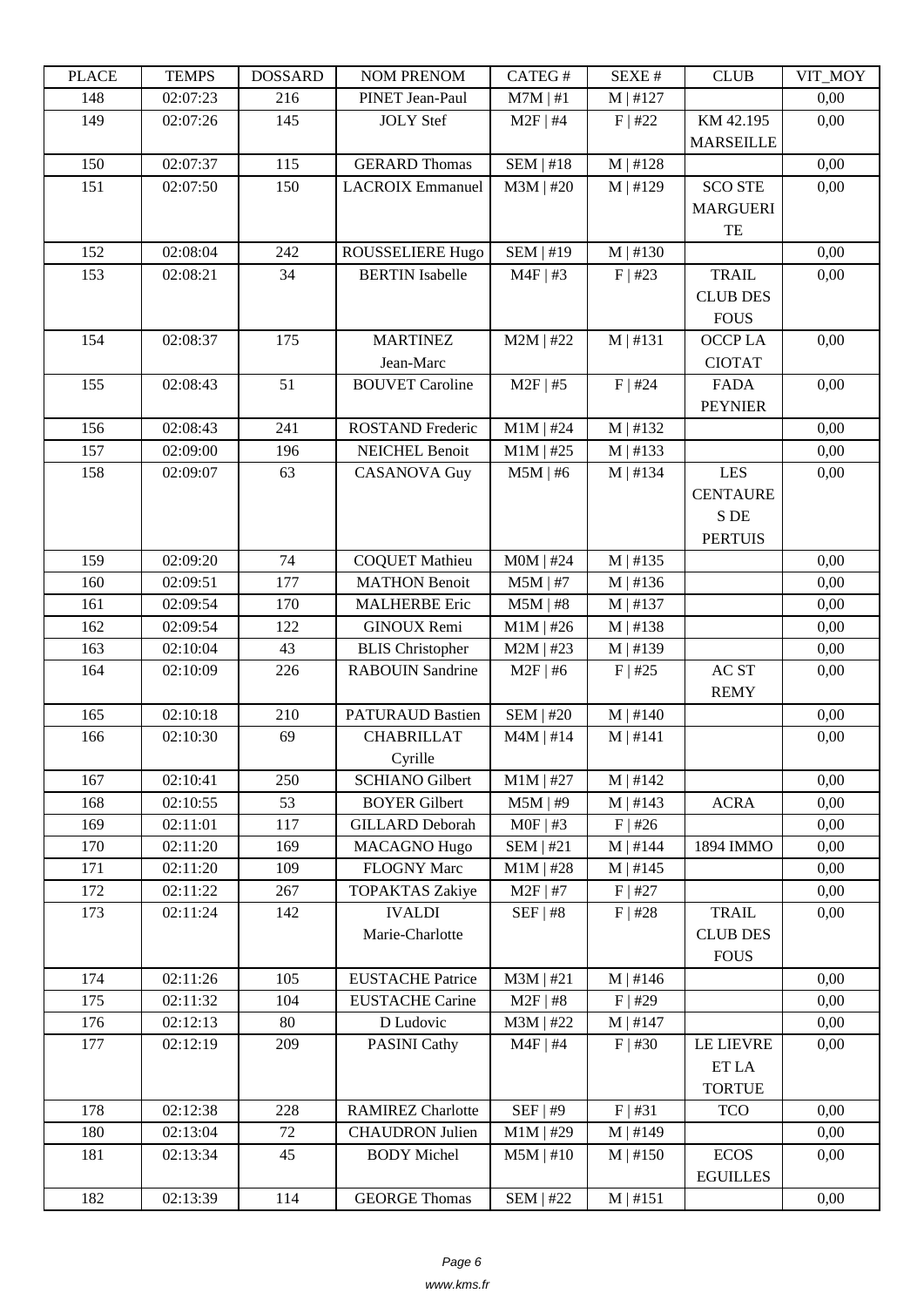| TLAUL      | <u>ר דוגודו</u>      | <b>UUDDAINU</b>      | <b>INUMER NETVUM</b>                              | <b>CATLOT</b>                   | υL/ΛL π              | CLUD             | VII_MUI      |
|------------|----------------------|----------------------|---------------------------------------------------|---------------------------------|----------------------|------------------|--------------|
| 183        | 02:13:40             | 220                  | PONS Sylvia                                       | $M2F$   #9                      | $F$   #32            | <b>LFA TRETS</b> | 0,00         |
| 184        | 02:14:04             | 254                  | <b>SIVAN Clara</b>                                | $M1F$   #3                      | $F$   #33            |                  | 0,00         |
| 185        | 02:14:06             | 111                  | <b>GALINIER Benoit</b>                            | M3M   #23                       | M   #152             | <b>XPLORE</b>    | 0,00         |
|            |                      |                      |                                                   |                                 |                      | <b>TRIATHLO</b>  |              |
|            |                      |                      |                                                   |                                 |                      | N CLUB           |              |
| 186        | 02:14:39             | $\overline{2}$<br>36 | <b>AIT-AMMAR Camille</b><br><b>BETHON Florian</b> | SEF   #10                       | $F$   #34            |                  | 0,00         |
| 187<br>188 | 02:14:44<br>02:15:02 | 94                   | <b>DIMAYUGA</b>                                   | <b>SEM   #23</b><br>$M2M$   #24 | M   #153<br>M   #154 | <b>SAPEURS-P</b> | 0,00<br>0,00 |
|            |                      |                      | Stephane                                          |                                 |                      | <b>OMPIERS</b>   |              |
|            |                      |                      |                                                   |                                 |                      | <b>LA CIOTAT</b> |              |
|            |                      |                      |                                                   |                                 |                      | <b>CEYRESTE</b>  |              |
| 189        | 02:15:04             | 207                  | <b>OTTER Guillaume</b>                            | $M1M$   #30                     | M   #155             |                  | 0,00         |
| 190        | 02:15:04             | 66                   | <b>CAUBET</b> Sandrine                            | $M3F$   #4                      | $F$   #35            | <b>LFA TRETS</b> | 0,00         |
| 191        | 02:15:22             | 82                   | DE-BRY-D-ARCY                                     | $M5M$   #11                     | M   #156             |                  | 0,00         |
|            |                      |                      | Patrice                                           |                                 |                      |                  |              |
| 192        | 02:15:46             | 179                  | <b>MENINA Ali-Isaac</b>                           | <b>SEM   #24</b>                | $M$   #157           |                  | 0,00         |
| 193        | 02:16:12             | 236                  | <b>RINAUDO Nelly</b>                              | $M1F$   #4                      | $F$   #36            | <b>LFA TRETS</b> | 0,00         |
| 194        | 02:16:33             | 225                  | <b>RABOUIN Nicolas</b>                            | $M2M$   #25                     | M   #158             | AC ST            | 0,00         |
|            |                      |                      |                                                   |                                 |                      | <b>REMY</b>      |              |
| 195        | 02:17:14             | 77                   | <b>CROULLIERE Yann</b>                            | $MOM$   #26                     | M   #159             | <b>TRAIL</b>     | 0,00         |
|            |                      |                      |                                                   |                                 |                      | <b>CLUB DES</b>  |              |
|            |                      |                      |                                                   |                                 |                      | <b>FOUS</b>      |              |
| 196        | 02:17:23             | 11                   | <b>BACHER Frederic</b>                            | $M3M$   #24                     | M   #160             |                  | 0,00         |
| 197        | 02:17:30             | 151                  | <b>LALOI</b> Patrick                              | $M5M$   #12                     | M   #161             | <b>RUN IN</b>    | 0,00         |
|            |                      |                      |                                                   |                                 |                      | <b>GREOUX</b>    |              |
| 198        | 02:17:56             | 278                  | <b>VELUIRE Florent</b>                            | $M5M$   #13                     | M   #162             |                  | 0,00         |
| 199        | 02:18:13             | 174                  | <b>MARTIN Edouard</b>                             | <b>SEM   #25</b>                | M   #163             |                  | 0,00         |
| 200        | 02:18:14             | 182                  | <b>MINCHILLI Laetitia</b>                         | SEF   #11                       | $F$   #37            |                  | 0,00         |
| 201        | 02:18:14             | 64                   | <b>CASINI Elisa</b>                               | $M1F$ #5                        | $F$   #38            |                  | 0,00         |
| 202        | 02:18:19             | 86                   | <b>DEBRABANT</b>                                  | $M4M$   #15                     | $M$   #164           | <b>LA TRIBU</b>  | 0,00         |
|            |                      |                      | Jean-Noel                                         |                                 |                      | <b>TRIATHLO</b>  |              |
| 203        |                      |                      |                                                   |                                 |                      | ${\bf N}$        |              |
| 204        | 02:18:25<br>02:18:33 | 277<br>152           | <b>VANNINI Fabrice</b><br><b>LAMBERT</b> Eric     | $M2M$   #26<br>$M4M$   #16      | M   #165<br>M   #166 | <b>FOOTING</b>   | 0,00<br>0,00 |
|            |                      |                      |                                                   |                                 |                      | <b>RAMBERTO</b>  |              |
|            |                      |                      |                                                   |                                 |                      | IS               |              |
| 205        | 02:19:41             | 268                  | <b>TOREL Quentin</b>                              | <b>SEM   #26</b>                | M   #167             |                  | 0,00         |
| 206        | 02:19:45             | 71                   | <b>CHARMASSON</b>                                 | <b>SEM   #27</b>                | M   #168             | <b>SC ARLES</b>  | 0,00         |
|            |                      |                      | Francois                                          |                                 |                      |                  |              |
| 207        | 02:19:47             | 153                  | LAO-SE-MAI                                        | $M6F$   #1                      | $F$   #39            | <b>ENDURANC</b>  | 0,00         |
|            |                      |                      | Eugenie                                           |                                 |                      | E 13             |              |
|            |                      |                      |                                                   |                                 |                      | <b>MARSEILLE</b> |              |
| 208        | 02:20:04             | 99                   | <b>DUEZ</b> Xavier                                | $M2M$   #27                     | M   #169             |                  | 0,00         |
| 209        | 02:20:27             | 165                  | <b>LIMOZIN</b> Dominique                          | $M8M$   #1                      | $M \mid #170$        |                  | 0,00         |
| 210        | 02:20:45             | 188                  | <b>MORELLE Audrey</b>                             | $M2F$   #10                     | $F$   #40            |                  | 0,00         |
| 211        | 02:20:45             | 121                  | <b>GINESY-DERUELLE</b>                            | $M2F$   #11                     | F   #41              |                  | 0,00         |
|            |                      |                      | Gaelle                                            |                                 |                      |                  |              |
| 212        | 02:20:50             | 149                  | <b>LACAMBRA</b> Emilie                            | $MOF$   #4                      | $F$   #42            | <b>USC</b>       | 0,00         |
|            |                      |                      |                                                   |                                 |                      | <b>SEPTEMES</b>  |              |
|            |                      |                      |                                                   |                                 |                      | <b>LES</b>       |              |
|            |                      |                      |                                                   |                                 |                      | <b>VALLONS</b>   |              |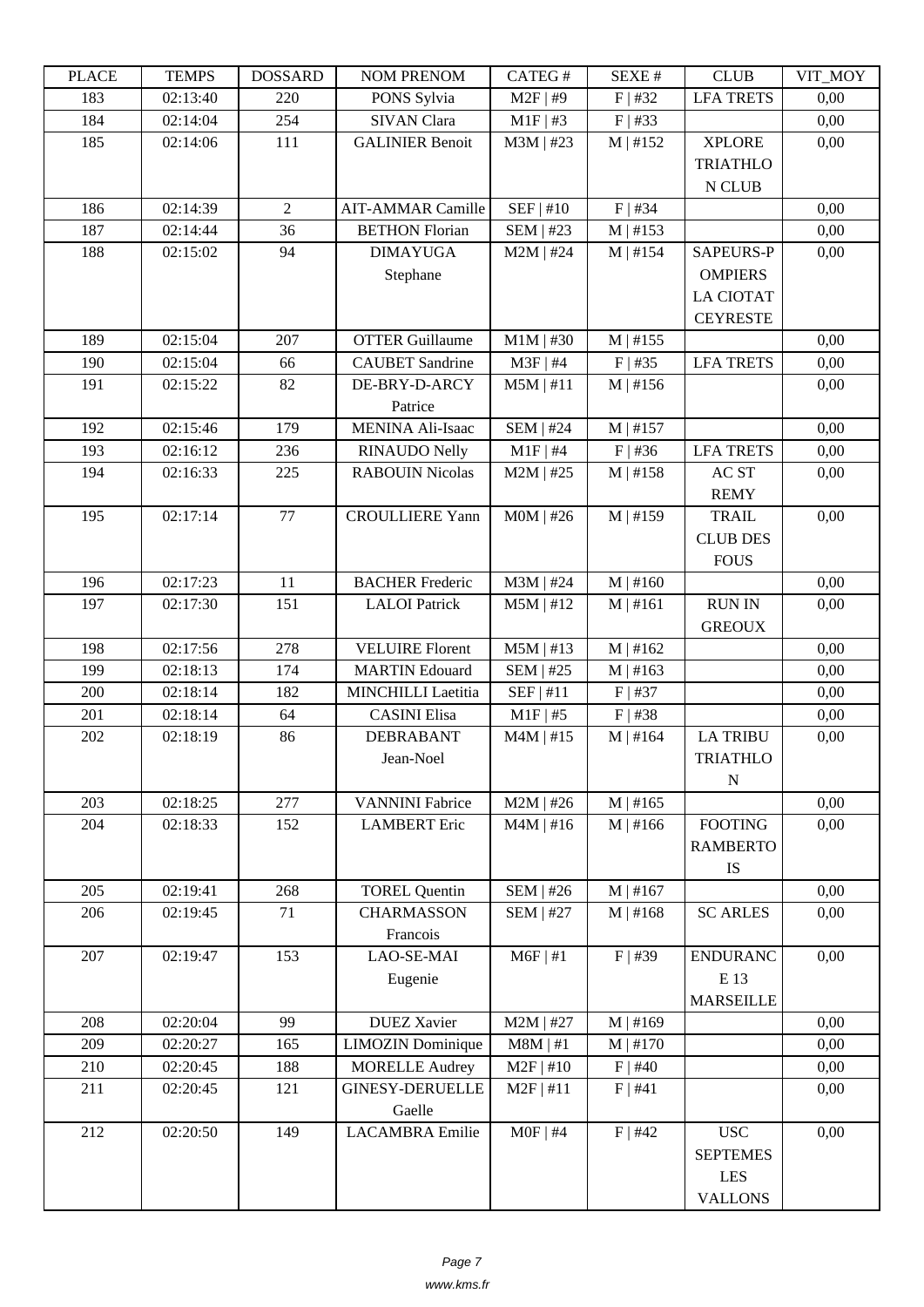| LLAUL | ר נוגודו | <b><i>ANURGOA</i></b> | I VUNI I I NEI VUNI       | CATLO T     | וד כבר בכ  | CLUD                       | YII_MUI |
|-------|----------|-----------------------|---------------------------|-------------|------------|----------------------------|---------|
| 213   | 02:21:00 | 48                    | <b>BORN</b> Marie         | $SEF$   #12 | $F$   #43  |                            | 0,00    |
| 214   | 02:21:09 | 192                   | <b>NADDEO</b> Chantal     | $M1F$   #6  | $F$   #44  | <b>XPLORE</b>              | 0,00    |
|       |          |                       |                           |             |            | <b>TRIATHLO</b>            |         |
|       |          |                       | <b>NADDEO</b> Guillaume   |             |            | N CLUB                     |         |
| 215   | 02:21:10 | 193                   |                           | $M2M$   #28 | M   #171   | <b>XPLORE</b>              | 0,00    |
|       |          |                       |                           |             |            | <b>TRIATHLO</b>            |         |
| 216   | 02:21:49 | 213                   | <b>PEYRACCHIA</b>         | $M4M$   #17 | M   #172   | N CLUB<br><b>MARSEILLE</b> | 0,00    |
|       |          |                       | Michel                    |             |            | <b>TRAIL</b>               |         |
|       |          |                       |                           |             |            | <b>CLUB</b>                |         |
| 217   | 02:21:50 | 154                   | <b>LARCHER Marina</b>     | SEF   #13   | $F$   #45  | POMPIER 13                 | 0,00    |
| 218   | 02:22:25 | 132                   | <b>GUIGNARD Michel</b>    | $M7M$   #2  | M   #173   | <b>ECOS</b>                | 0,00    |
|       |          |                       |                           |             |            | <b>EGUILLES</b>            |         |
| 219   | 02:22:30 | 79                    | D Jean-Yves               | $M4M$   #18 | $M$   #174 | ZIZ&JY                     | 0,00    |
| 220   | 02:22:31 | 84                    | DE-RUYCK Sophie           | $M2F$   #12 | $F$   #46  | AC ST                      | 0,00    |
|       |          |                       |                           |             |            | <b>REMY</b>                |         |
| 221   | 02:22:49 | 35                    | <b>BERTRAND</b>           | $M1M$   #31 | M   #175   |                            | 0,00    |
|       |          |                       | Guillaume                 |             |            |                            |         |
| 222   | 02:23:03 | 212                   | PETIT Jean-Paul           | $M8M$   #2  | $M$   #176 | CAF                        | 0,00    |
|       |          |                       |                           |             |            | <b>ALBERTBIL</b>           |         |
|       |          |                       |                           |             |            | LE                         |         |
| 223   | 02:23:07 | 234                   | <b>REVY Severine</b>      | $M2F$   #13 | $F$   #47  | <b>PACARUNN</b>            | 0,00    |
|       |          |                       |                           |             |            | <b>ERS</b>                 |         |
| 224   | 02:23:36 | 211                   | PERNOT Remy               | $M3M$   #25 | $M$   #177 |                            | 0,00    |
| 225   | 02:24:13 | 219                   | POLLOCK Veronique         | $M3F$   #5  | $F$   #48  |                            | 0,00    |
| 226   | 02:24:15 | 233                   | <b>REVY Philippe</b>      | $M2M$   #29 | M   #178   |                            | 0,00    |
| 227   | 02:24:24 | 110                   | <b>FRANCESCHINI</b>       | $MOF$   #5  | $F$   #49  |                            | 0,00    |
|       |          |                       | Camille                   |             |            |                            |         |
| 228   | 02:24:55 | 263                   | <b>TAXIL Yohan</b>        | $M2M$   #30 | M   #179   | <b>TRAIL</b>               | 0,00    |
|       |          |                       |                           |             |            | <b>CLUB DES</b>            |         |
|       |          |                       |                           |             |            | <b>FOUS</b>                |         |
| 229   | 02:25:04 | 197                   | <b>NEIDL Caroline</b>     | $MOF$   #6  | $F$   #50  | <b>SC ARLES</b>            | 0,00    |
| 230   | 02:25:44 | 181                   | <b>MICHEL Cedric</b>      | $M2M$   #31 | M   #180   | <b>SMAC</b>                | 0,00    |
| 231   | 02:26:08 | 8                     | <b>AUJOULAT Julie</b>     | $M1F$   #7  | F   #51    |                            | 0,00    |
| 232   | 02:27:26 | 30                    | <b>BERENGER Philip</b>    | $M6M$   #4  | M   #181   |                            | 0,00    |
| 233   | 02:27:35 | 199                   | <b>NEULET</b> Sandrine    | $M3F$   #6  | $F$   #52  | <b>COURIR A</b>            | 0,00    |
| 234   | 02:27:35 | 198                   | <b>NEULET</b> Emmanuel    | $M3M$   #26 | M   #182   | <b>SAUSSET</b>             | 0,00    |
| 235   | 02:27:36 | 270                   | <b>TRIACCA Vincent</b>    | $M4M$   #19 | $M$   #183 |                            | 0,00    |
| 236   | 02:28:03 | 215                   | PICART Loic               | $SEM$   #28 | $M$   #184 |                            | 0,00    |
| 237   | 02:29:02 | 191                   | <b>MULLIEZ Loic</b>       | $M2M$   #32 | $M$   #185 | <b>PROSECCO</b>            | 0,00    |
|       |          |                       |                           |             |            | <b>ON THE</b>              |         |
|       |          |                       |                           |             |            | <b>ROAD</b>                |         |
| 238   | 02:29:03 | 106                   | <b>FARCY Joel</b>         | $M5M$   #14 | M   #186   | LES                        | 0,00    |
|       |          |                       |                           |             |            | <b>JOGGEURS</b>            |         |
|       |          |                       |                           |             |            | <b>AUBAGNAI</b>            |         |
|       |          |                       |                           |             |            | ${\bf S}$                  |         |
| 239   | 02:29:22 | 97                    | <b>DUCASE Patrick</b>     | $M5M$   #15 | M   #187   | <b>COURIR LE</b>           | 0,00    |
|       |          |                       |                           |             |            | MONDE 74                   |         |
| 240   | 02:29:24 | 125                   | <b>GOMARIZ Christophe</b> | $M3M$   #27 | M   #188   | AC ST                      | 0,00    |
|       |          |                       |                           |             |            | <b>REMY</b>                |         |